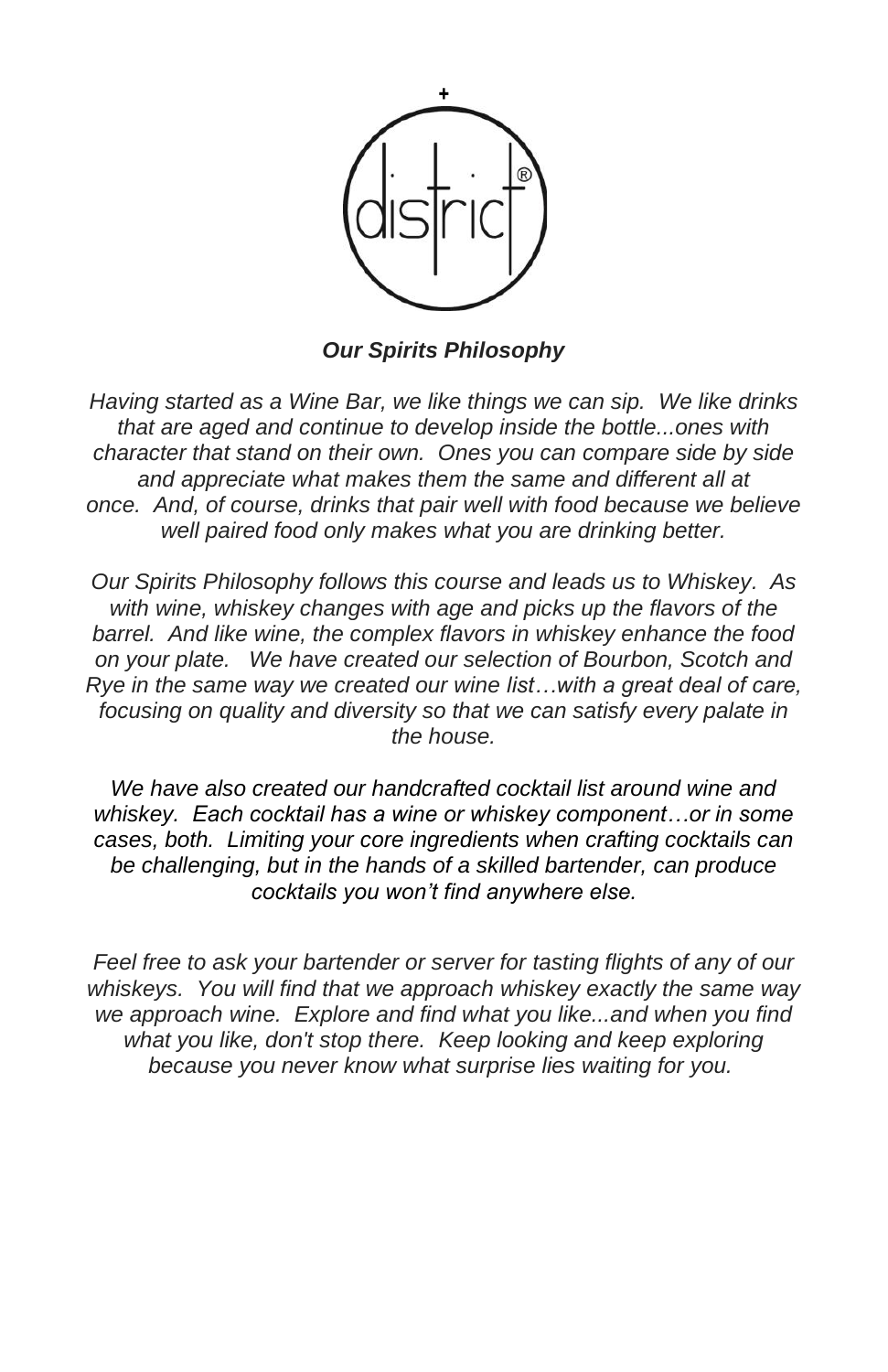### **WHISKEY FLIGHTS**

themed tasting samples to compare and contrast *¾ oz tastes per whiskey*

#### **The Bay's Finest – Mixed 19**

### **Burning Chair Bourbon | Wright and Brown Rye | 10th Street STR**

*Great whiskey isn't always from the South or far over seas. This mixed flight showcases expressions of Bourbon, Rye, and Single Malt whiskey made in the bay area. A great flight for those starting out with whiskey and finding their niche.*

#### **Against the Grain – Bourbon 15**

**Elijah Craig (High Corn)| Larceny (Wheated) | Four Roses Small Batch (HighRye)** *By law Bourbon must contain at least 51% corn in the mash bill, but what makes up the other 49%? Rye, Malted Barley and occasionally Wheat are all used in varying combinations to create unique bourbon expressions. The following whiskies take you on a tour of standard, wheated, and high rye bourbons.*

### **Ryes to the Occasion – Rye 15**

#### **Elijah Craig | Sazerac Rye | Willet 4 Year**

*Whereas Bourbon is made from at least 51% corn, Rye is made from at least 51% rye. The remaining parts are made up of corn and malted barley. These are three examples of excellent rye's, both new and quintessential.* 

### **Race to the Finish – Barrel Finished Single Malt Scotches 23**

**Balvenie 12 | Glenmorangie Nectar D'or | Glenmorangie Quinta Ruban 14** *Scotches are traditionally aged in ex-bourbon casks, yet they can also be aged In various barrel types. These scotches are "finished" for several years in some Unique casks such as Sherry, Sauternes and Port .*

#### **Big Smoke – Peated Scotch 24**

#### **Kilchoman | Ardbeg 10 | Port Charlotte Heavily Peated 10**

*One of the most interesting and polarizing flavors in some Scotch whisky is peat. Hickory smoke, iodine, charcoal, and brine are only a few of the unique flavors from these whiskies, Not all scotch is peated equally however. See if you can survive this very smokey journey.*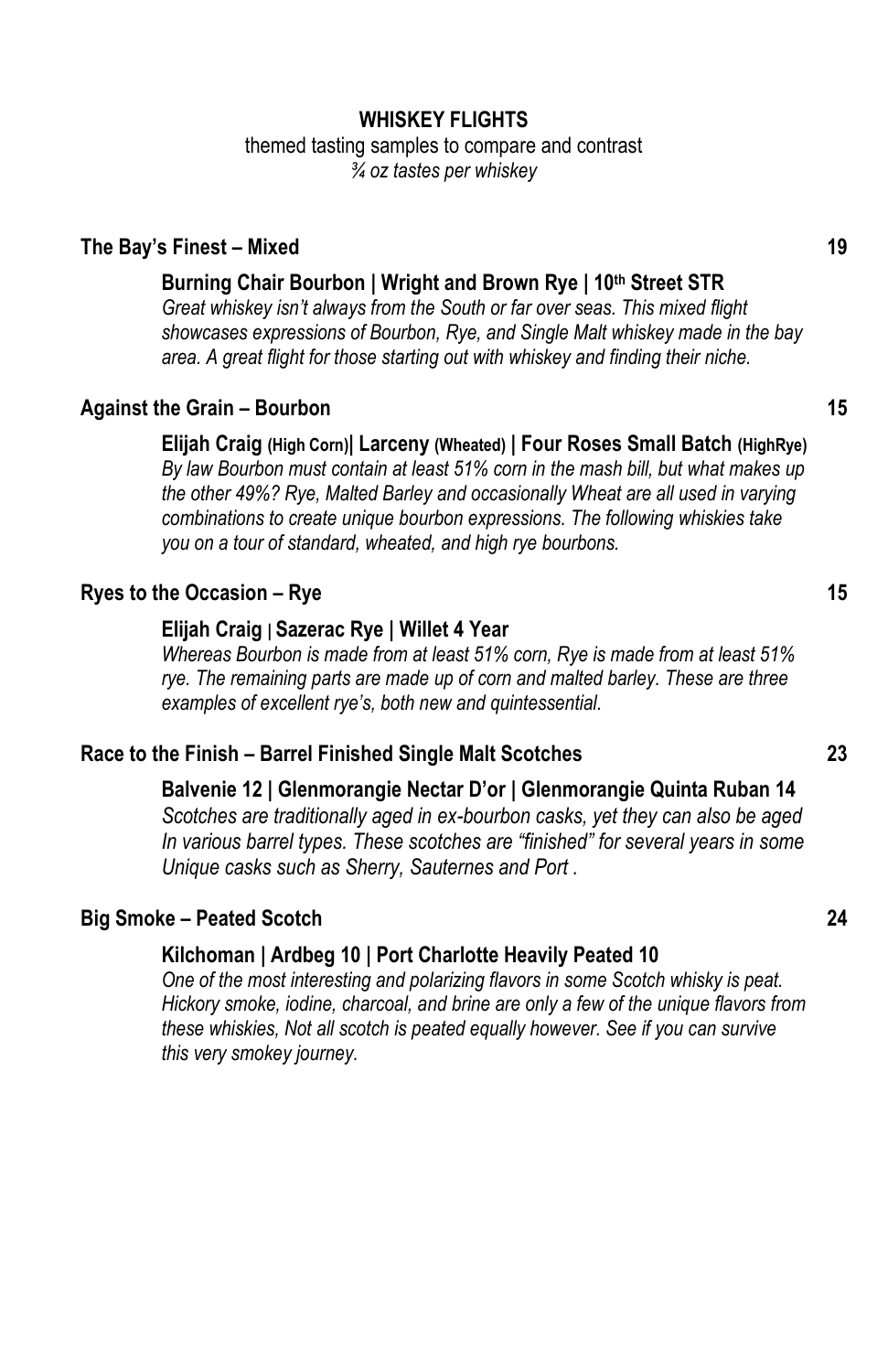### **VERTICALS**

different expressions from the same master distiller *¾ oz tastes per whiskey*

#### **Whistle Pig – Rye 42**

#### **10 Year Straight | 12 Year Old World | 15 Year Straight**

*One rye is 100 proof and aged in bourbon barrels. Another is 86 proof and aged in 63% madera, 30% Sauternes and 7% Port barrels. The third rye is 92 proof and aged in new Vermont oak grown on Whistle Pig's property. Can you tell which is which?*

### **Siete Leguas – Tequila 21**

#### **Blanco | Reposado (aged 8-10 months | Añejo (aged 24 months)**

*Named after the favorite horse of one of Mexico's revolutionary generals, Pancho Villa, Siete Leguas translates to "Seven leagues", referring to the distance a man could travel by horse in one day (42 miles). Made with 100% agave (75% grown themselves) and high levels of distillation and filtration. Aging is done using bourbon barrels, providing an extremely rich finish. Compare and contrast the different levels of aging on these threes sippers!*

#### **Weller I Hardly Knew Her - Bourbon 29**

#### **Weller Special Reserve 7 | Weller 12 | Weller Full Proof**

*"The Original Wheated Whiskey" is famous for using wheat instead of rye as The secondary grain in the mash bill. Some of the most sought after whiskey in In the world and the cousin whiskey to the Van Winkle bourbons.* 

#### **Irish Goodbye – Irish Whiskey**

#### **Teeling Single Grain | Teeling Small Batch | Teeling Single Malt**

*Three distinct offerings from the craft Irish whiskey distillery in Dublin, Ireland. Single grain is 95 percent corn, small batch a blend of corn and malted barley, And single malt consisting of 100 percent malted barley.*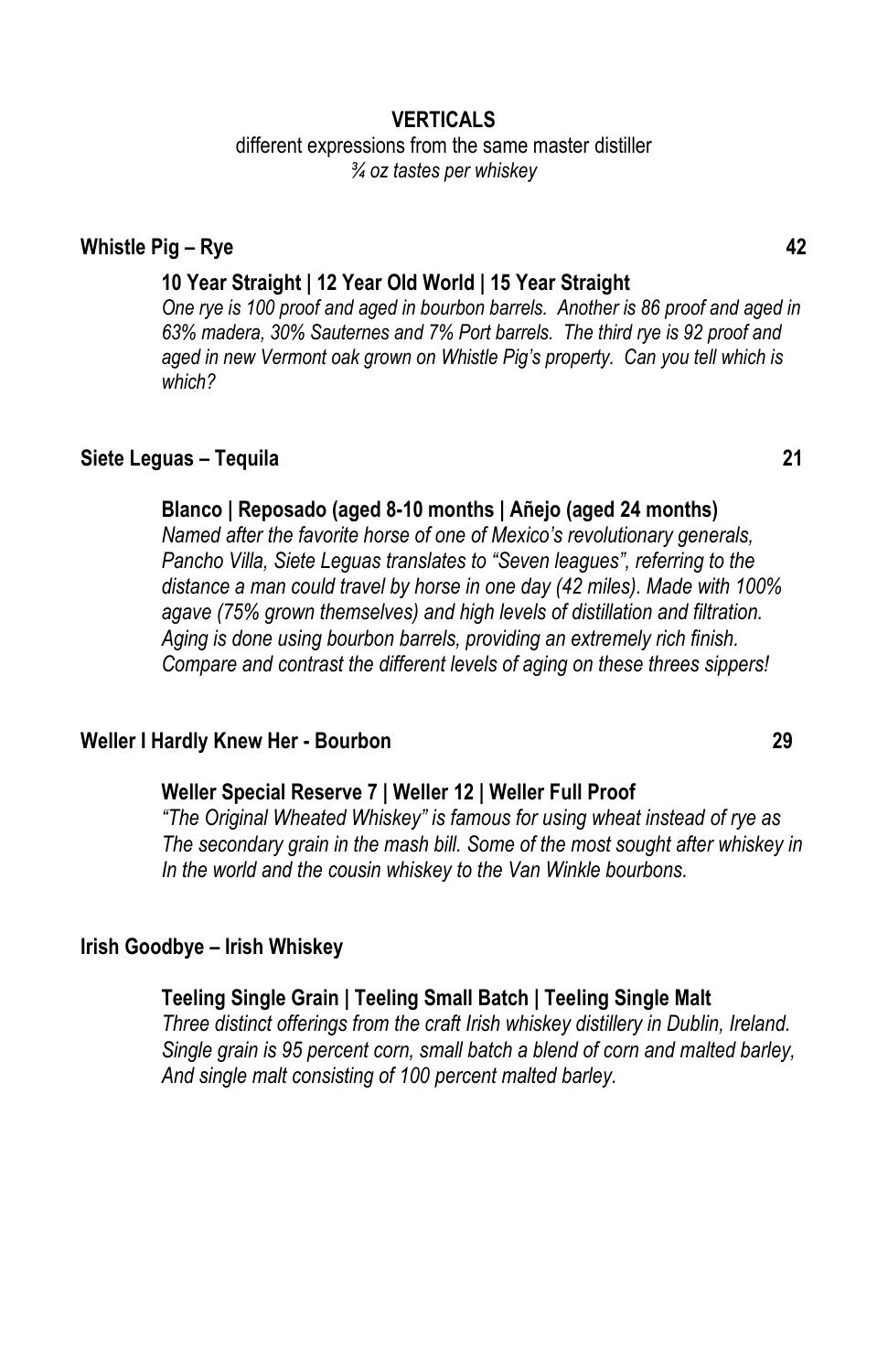# **Bourbon Whiskey**

| At least 51% corn, Aged in new oak barrels                            | 2 oz | 1 oz |
|-----------------------------------------------------------------------|------|------|
| Angel's Envy, Lousville, KY - 86.6 proof                              | 16   | 8    |
| Angel's Envy Cask Strength, Louisville, KY - 124.6 proof              | 46   | 23   |
| Basil Hayden, Clermont, KY-80 proof                                   | 16   | 8    |
| Blanton's, Frankfurt, KY- 100 proof                                   | 22   | 11   |
| Buffalo Trace, Frankfurt, KY - 90 proof                               | 12   | 6    |
| Bulleit, Lebanon, KY - 90 proof                                       | 12   | 6    |
| Eagle Rare 17 Year, Frankfurt, KY - 101 proof                         | 60   | 30   |
| Eagle Rare 10 Year, Frankfurt, KY - 90 proof                          | 18   | 9    |
| Colonel E.H. Taylor Jr, Single Barrel, Frankfurt, KY - 100 proo       | 26   | 13   |
| Colonel E.H. Taylor Jr, Barrel Proof, Frankfurt, KY - 129 proof       | 60   | 30   |
| Elijah Craig Barrel Proof, Bardstown, KY - 127 proof                  | 26   | 13   |
| Elijah Craig Small Batch, Bardstown, KY - 94 proof                    | 12   | 6    |
| Elijah Craig 18 Year, Bardstown, KY - 90 proof                        | 42   | 21   |
| Four Roses Small Batch - 90 proof                                     | 12   | 6    |
| George T. Stagg, Frankfurt, KY - 129.2 proof                          | 70   | 35   |
| Johnny Drum Private Stock, Bardstown, KY - 101 proof                  | 16   | 8    |
| Hancock's Preisdent's Reserve, Frankfurt, KY -                        | 20   | 10   |
| Heaven Hill 7 Bottled In Bond, Bardstown, KY - 100 proof              | 16   | 8    |
| Henry McKenna 10 Year, Bardstown, KY - 100 proof                      | 18   | 9    |
| High West American Prairie, Park City, UT - 92 proof                  | 12   | 6    |
| Kentucky Vintage Bourbon, Bardstown, KY - 90 proof                    | 14   | 7    |
| Larceny, Small Batch, Bardstown, KY - 92 proof                        | 14   | 7    |
| Makers Mark, Loretto, KY - 90 proof                                   | 12   | 6    |
| Michter's, Louisville, $KY - 91.4$ proof                              | 14   | 7    |
| Noah's Mill, Bardstown, KY - 114.3 proof                              | 18   | 9    |
| Old Fitzgerald 13 Bottled In Bond, Bardstown, KY - 100 proof          | 40   | 20   |
| Old Rip Van Winkle 10 Year, Frankfurt, KY - 107 proof                 | 56   | 28   |
| Pappy Van Winkle 12 Year Reserve, Frankfurt, KY - 90.4 proof          | 100  | 50   |
| Pappy Van Winkle's Family Reserve 15 Year, Frankfurt, KY - 107 proof  | 150  | 75   |
| Pappy Van Winkle's Family Reserve 23 Year, Frankfurt, KY - 90.4 proof | 220  | 110  |
| Rock Hill Farms Single Barrel, Bardstown, KY - 100 proo               | 20   | 10   |
| Rowan's Creek 12 Year, Bardstown, KY - 100 proof                      | 22   | 11   |
| Willett Pot Still Reserve, Bardstown, KY - 94 proof                   | 22   | 11   |
| William Larue Weller BTAC, Frankfurt, KY - 134 proof                  | 70   | 35   |
| Weller 12 Year, Frankfurt, KY - 90 proof                              | 28   | 14   |
| Weller Antique 107, Frankfurt, KY - 107 proof                         | 28   | 14   |
| Weller C.Y.P.B, Frankfurt, KY - 95 proof                              | 40   | 20   |
| Weller Full Proof, Frankfurt, KY - 114 proof                          | 34   | 17   |
| Weller Single Barrel, Frankfrut, KY - 97 proof                        | 40   | 20   |
| Woodford Reserve, Versailles, KY - 90.4 proof                         | 12   | 6    |
| Woodinville Port Cask, Woodinville, WA - 90 proof                     | 18   | 9    |
| Wright and Brown, Oakland, CA - 86 proof                              | 18   |      |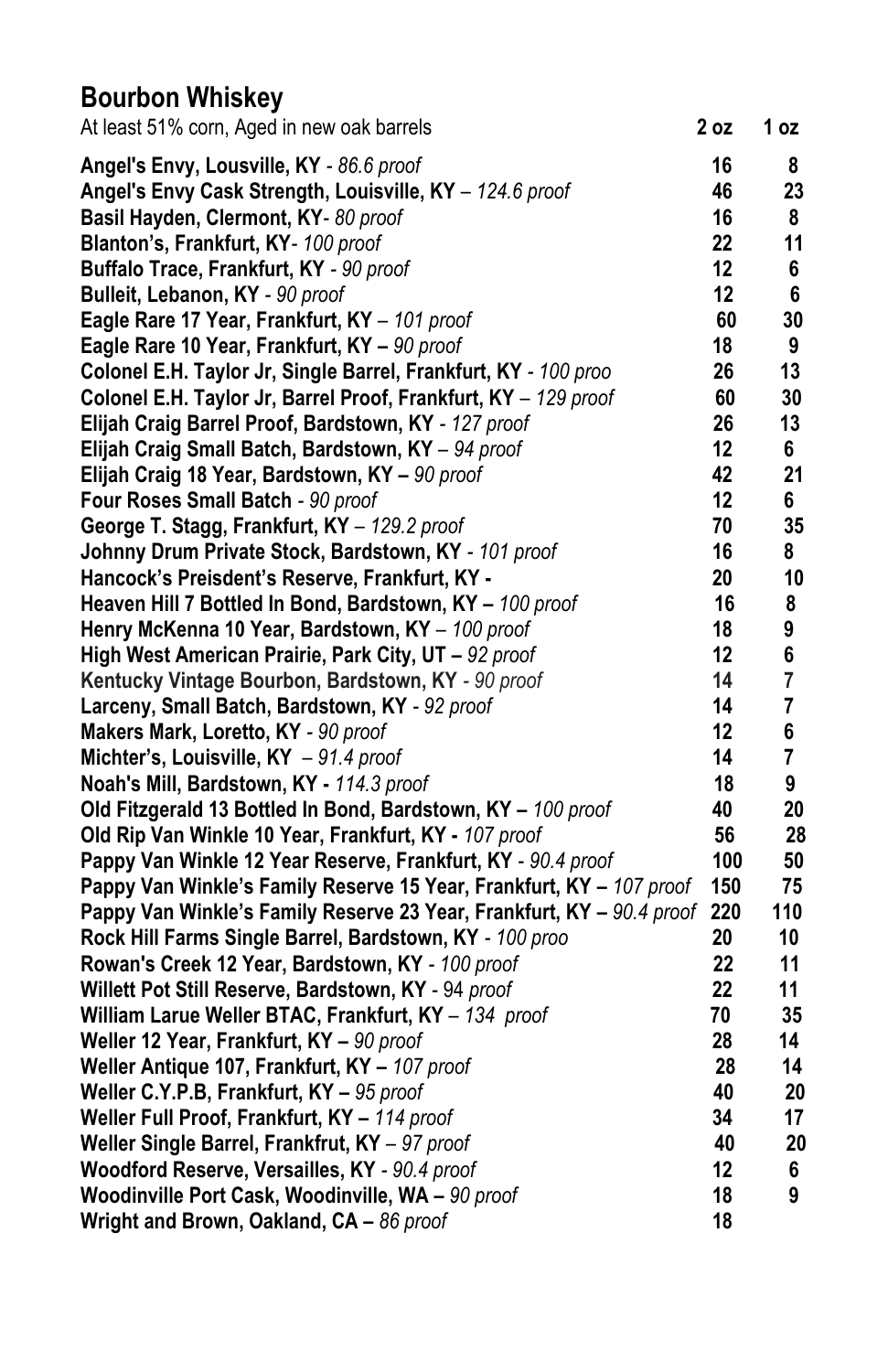# **Rye Whiskey**

| At least 51% rye, Aged in new oak barrels                       | 2 oz    | 1 oz |
|-----------------------------------------------------------------|---------|------|
| Angel's Envy, Louisville, KY- 100 proof                         | 36      | 18   |
| Bulleit, Lebanon, KY - 90 proof                                 | $12 \,$ | 6    |
| High West Double Rye, Park City, UT - 92 proof                  | 14      | 7    |
| Elijah Craig, Bardstown, KY - 94 proof                          | 16      | 8    |
| Michter's Single Barrel, Louisville, KY - 92.8 proof            | 14      | 7    |
| Michter's 10 Year, Louisville, KY - 92.8 proof                  | 40      | 20   |
| Parker's Heritage Heavy Char, Bardstown, KY - 105 proof         | 50      | 25   |
| Pappy Van Winkle 13 Year Rye, Frankfurt, KY - 95 proof          | 100     | 50   |
| Sazerac, Frankfurt, KY - 90 proof                               | $12 \,$ | 6    |
| Sazerac 18 Year, Frankfurt, KY - 90 proof                       | 40      | 20   |
| Thomas H. Handy Barrel Proof, Frankfurt, KY - 132.4 proof       | 40      | 20   |
| Whistle Pig, Farmstock, Waterbury, VT $-86$ proof               | 20      | 10   |
| Whistle Pig, Piggy Back 6 Year, Waterbury, VT                   | 18      | 9    |
| Whistle Pig 10 Year, Waterbury, VT - 100 proof                  | 28      | 14   |
| Whistle Pig 12 Year Old World, Waterbury, VT - 86 proof         | 36      | 18   |
| Whistle Pig 15 Year, Waterbury, VT- 92 proof                    | 56      | 28   |
| Whistle Pig Boss Hog Lapulapu VIII, Waterbury, VT - 105.7 proof | 100     | 50   |
| Willett 4 Year, Bardstown, KY - 110 proof                       | 22      | 11   |
| Woodinville, Woodinville, WA - 90 proof                         | 14      | 7    |
| Wright and Brown, Oakland, CA - 90 proof                        | 18      | 9    |
| Wright and Brown Cask Strength, Oakland, CA - 112.2 proof       | 24      | 12   |

# **American Whiskey**

| Not bourbon, Not rye, but something just as American             |    | 1 oz |
|------------------------------------------------------------------|----|------|
| 10th Street STR Single Malt, San Jose, CA - 92 proof             | 18 |      |
| High West Bourye, Bourbon and Rye, Park City, UT - 92 proof      | 56 | 24   |
| St. George Breaking and Entering Blend, Alameda, $CA - 86$ proof | 16 | 8    |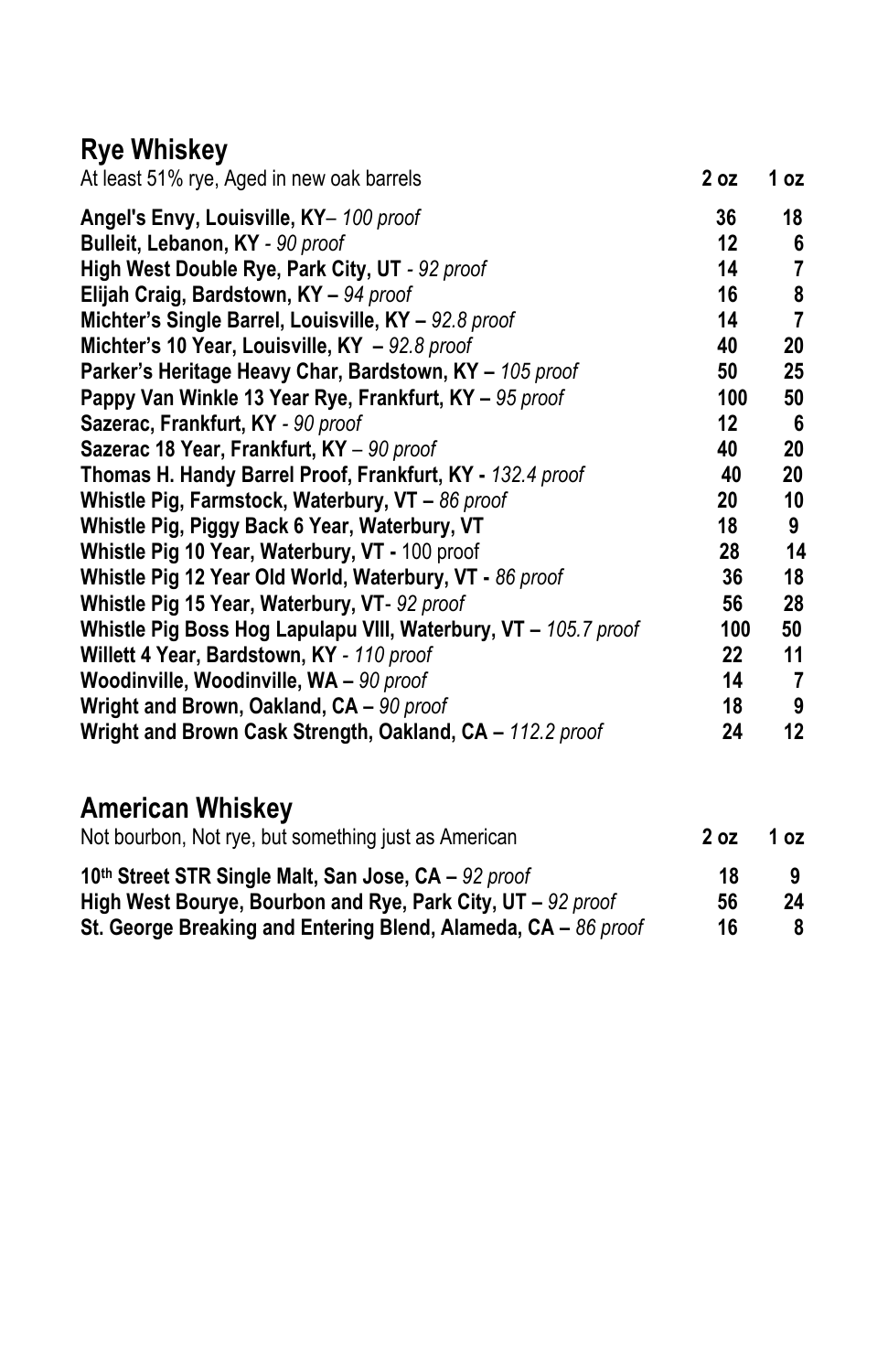# **Scotch Whisky**

| Almost made exclusively from barley and aged in various oak casks | 2 oz            | 1 oz           |
|-------------------------------------------------------------------|-----------------|----------------|
| <b>Single Malts</b>                                               |                 |                |
| Ardbeg 10, Islay $-92$ proof                                      | 18              | 9              |
| Balvenie 12 Doublewood, Speyside - 86 proof                       | 18              | 9              |
| Benromach 15, Speyside - 86 proof                                 | 24              | 12             |
| The Dalmore 12 Year, Highlands - 80 proof                         | 24              | 12             |
| The Dalmore 18 Year, Highlands - 86 proof                         | 50              | 25             |
| Deanston 12 Year, Highlands - 92.6 proof                          | 24              | 12             |
| Glenmorangie Nectar D'or Sauternes Cask -                         | 24              | 12             |
| Glenmorangie Quinta Ruban 14, Highlands - 92 proof                | 22              | 11             |
| Kilkerran 12 Year, Campbeltown - 92 proof                         | 20              | 10             |
| Kilchoman Machir Bay, Islay - 92 proof                            | 16              | 8              |
| Lagavulin 8 Year, Islay - 86 proof                                | 18              | 9              |
| Macallan 12 Year, Highlands - 86 proof                            | 20              | 10             |
| Macallan 18 Year, Highlands - 86 proof                            | 80              | 40             |
| Springbank 10 Year, Campbeltown - 92 proof                        | 24              | 12             |
| <b>Blended Scotch</b>                                             | 2 <sub>oz</sub> | 1 $oz$         |
| Compass Box Hedonism - 86 proof                                   | 28              | 14             |
| Compass Box Great King St - 86 proof                              | 16              | 8              |
| Compass Box - The Peat Monster - 92 proof                         | 18              | 9              |
| <b>Compass Box - Tobias and the Angel - 95.2 proof</b>            | 80              | 40             |
| Johnnie Walker Black - 80 proof                                   | 16              | 8              |
| <b>Japanese Whiskey</b>                                           |                 |                |
| The perfect combination of Japanese culture and western tradition | 2 <sub>oz</sub> | 1 oz           |
| Hibiki Harmony, Kyoto - 86 proof                                  | 28              | 14             |
| Hakushu 12, Kyoto - 86 proof                                      | 50              | 25             |
| Kaiyo Mizunara, Kyoto - 86 proof                                  | 20              | 10             |
| Kaiyo Mizunara Cask Strength, Kyoto - 106 proof                   | 28              | 14             |
| Matsui Sakura, Kyoto - 96 proof                                   | 24              | 12             |
| Matsui Mizunara, Kyoto - 96 proof                                 | 24              | 12             |
| Nikka From the Barrel, Yoichi & Miyagi - 102.8 proof              | 30              | 15             |
| Suntory Toki,- 86 proof                                           | 14              | $\overline{7}$ |
| Yamazaki 12, Kyoto - 86 proof                                     | 50              | 25             |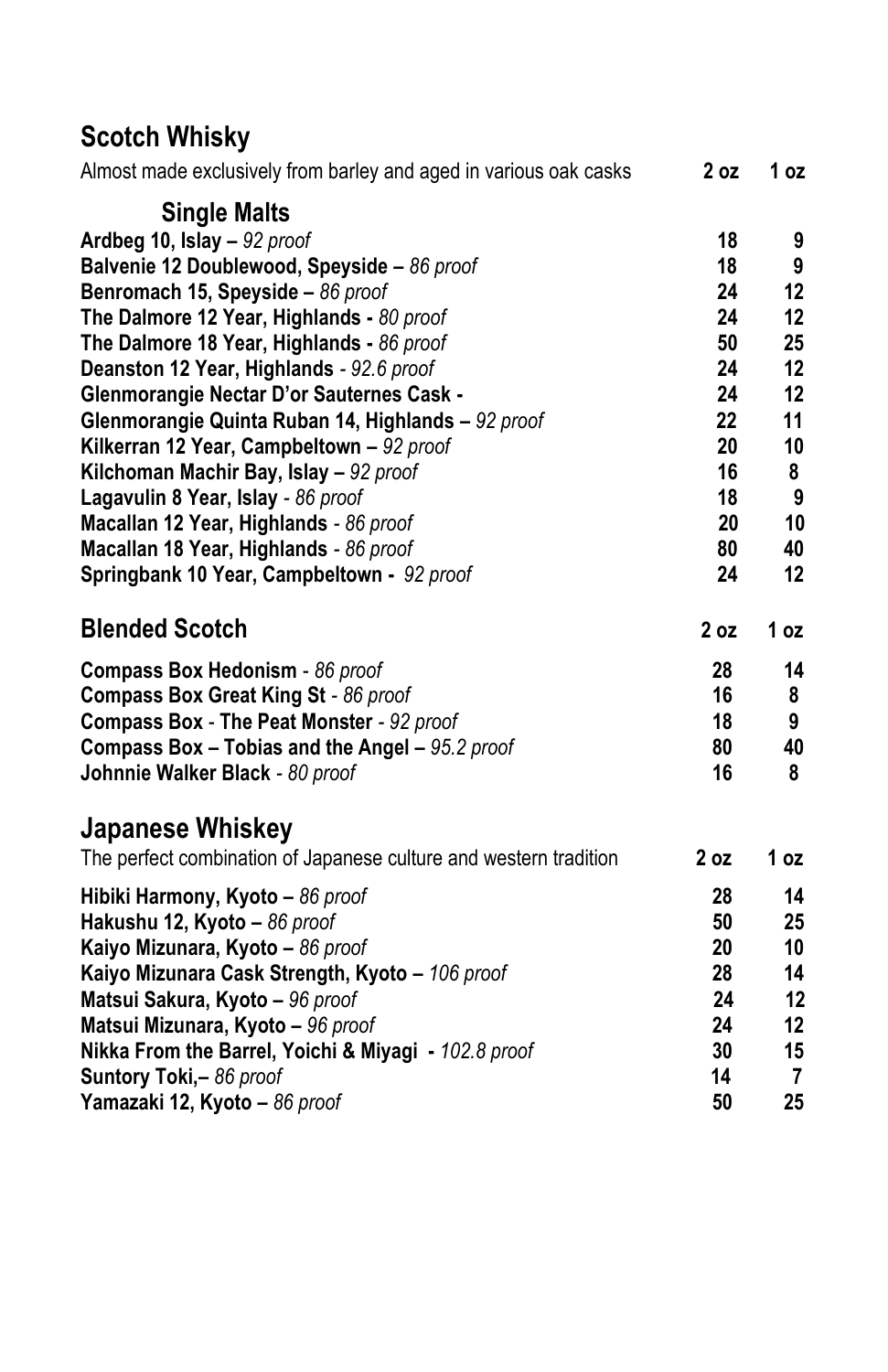# **Irish Whiskey**

| For the long nights and the early mornings                                                                                                                                                                                                                                                                    | 2 <sub>oz</sub> | 1 <sub>oz</sub>                        |
|---------------------------------------------------------------------------------------------------------------------------------------------------------------------------------------------------------------------------------------------------------------------------------------------------------------|-----------------|----------------------------------------|
| Teeling Small Batch, Dublin, IR - 92 proof<br>Teeling Single Grain, Dublin, IR - 92 proof<br>Teeling Single Malt, Dublin, IR - 92 proof                                                                                                                                                                       | 12<br>14<br>16  | 6<br>$\overline{7}$<br>8               |
| <b>Tequila</b><br>Made from 100% blue weber agave and are classified as<br>Blanco (unaged), Reposado (aged 2-12 months), or Añejo (1-3 years)                                                                                                                                                                 |                 |                                        |
| Clase Azul Reposado, Los Altos, Jalisco<br>Siete Leguas Blanco, Atotonilco el Alto, Jalisco<br>Siete Leguas Reposado, Atolonilco el Alto, Jalisco<br>Siete Leguas Añejo, Atolonilco el Alto, Jalsico<br>Fortaleza Blanco, Tequila, Jalisco<br>Ocho Reposado, Arandas, Jalisco<br>Ocho Añejo, Arandas, Jalisco |                 | 30<br>12<br>14<br>16<br>18<br>18<br>20 |
| <b>Mezcal</b><br>Made from various species of agave and cooked in clay earthen pits.                                                                                                                                                                                                                          |                 |                                        |
| Ilegal Joven, Oaxaca<br>Del Maguey Chichicapa, San Baltazar, Oaxaca<br>Rayu Ensemble, Miahuatlán, Oaxaca<br>Ray Campero Tepextate, Candelaria Yegole, Oxaca<br>Yuu Baal Pechuga, San Juan del Rio, Oaxaca                                                                                                     |                 | 11<br>18<br>16<br>24<br>25             |
| Rum<br>Distilled from molasses or cane sugar and often aged in oak barrels                                                                                                                                                                                                                                    |                 |                                        |
| Appleton Estate 12, Jamaica<br>Smith and Cross Navy Strength, Jamaica<br><b>Plantation Barbados XO</b><br><b>Plantation Original Dark, Barbados and Jamaica</b><br><b>Shipwreck Spiced, St. Kitts</b>                                                                                                         |                 | 14<br>12<br>16<br>9<br>10              |

**Shipwreck Spiced, St. Kitts**